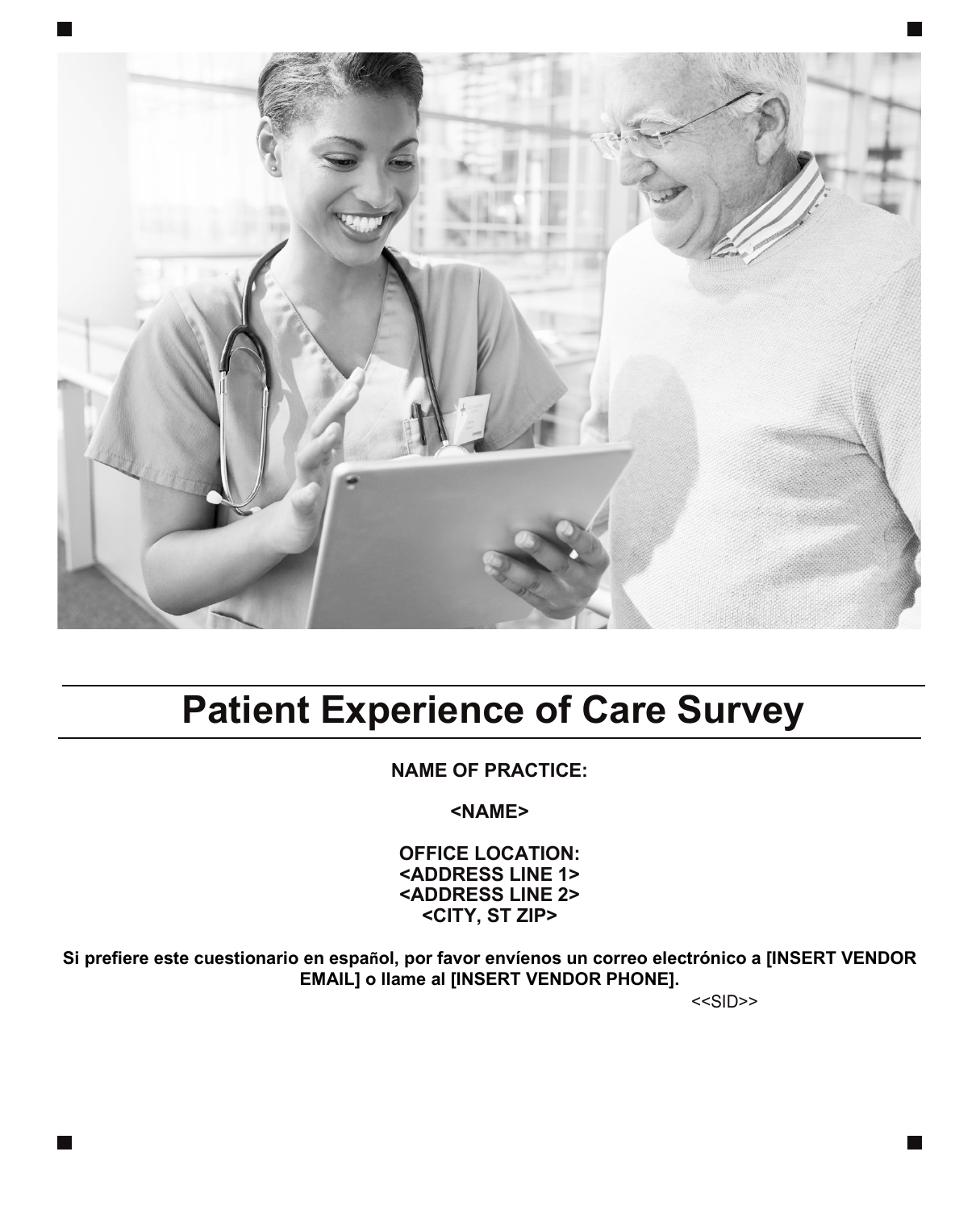## **SURVEY INSTRUCTIONS**

You may use pen or pencil.

**n** or  $\boxtimes$ 

Answer each question by filling the box to the left of your answer or by marking the box with an "X."

If you wish to change an answer, fill the box for your preferred answer and circle it. You may also erase your original answer.



You are sometimes told to skip over some questions in this survey. When that happens, you will see an arrow with a note that tells you what question to answer next, like this:

 $\boxtimes$ 

 $Yes \rightarrow If Yes, go to 1 on page 1$ 

No

**1.** A health care provider can care for patients in person, by phone, or by video. Our records show that in the last 6 months you got care from a primary care provider who works at the office location listed on the front cover (you may know this provider's office by another name).

Is that right?

Yes

 $No \rightarrow$  If No, go to 56 on page 7

**2.** If you know, please write in the name of the primary care provider you have seen most often at this office in the last 6 months.

\_\_\_\_\_\_\_\_\_\_\_\_\_\_\_\_\_\_\_\_\_\_\_\_\_\_\_\_\_\_\_\_\_

The questions in this survey will refer to the provider named in Question 2 as "this provider." As you answer these questions, please think of the in-person, phone, and video visits you had with that person in the last 6 months.

## **Your Provider Your Care From This Provider in the Last 6 Months**

These questions ask about **your own** health care. Do **not** include care you got when you stayed overnight in a hospital. Do **not** include the times you went for dental care visits.

- **3.** In the last 6 months, how many times did you visit this provider to get care for yourself?
	- $\Box$  None  $\rightarrow$  If None, go to 56 on page 7
		- 1 time
	- 2
	- 3
	- 4
	- 5 to 9
	- 10 or more times
- **4.** In the last 6 months, did you contact this provider's office to get an appointment for an illness, injury, or condition that **needed care right away?**
	- Yes

 $\Box$  No  $\rightarrow$  If No, go to 6 on page 3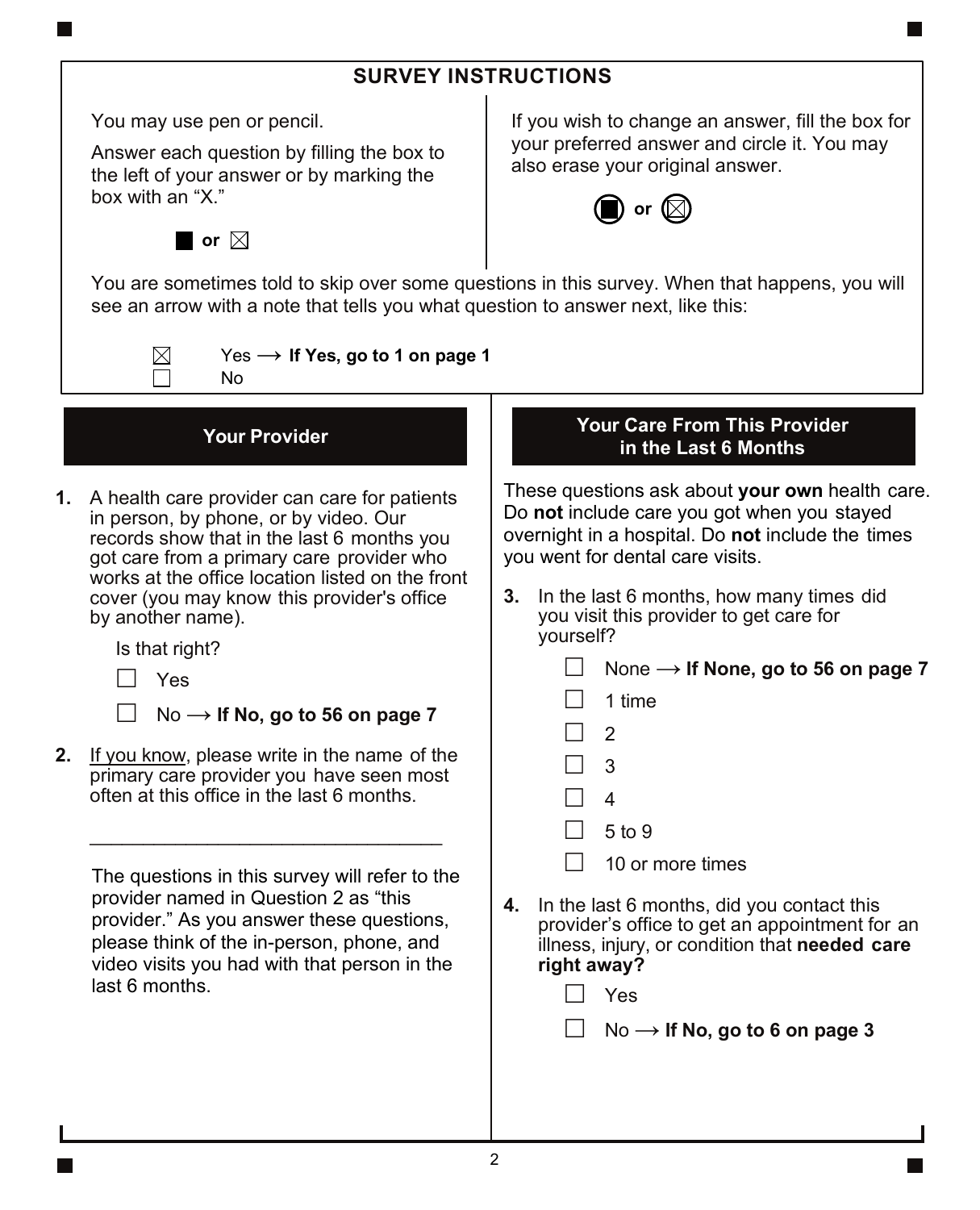| In the last 6 months, when you contacted<br>this provider's office to get an appointment<br>for care you needed right away, how often<br>did you get an appointment as soon as you<br>needed?<br><b>Never</b><br>Sometimes<br>Usually<br>Always   | <b>10.</b> In the last 6 months, did you contact this<br>provider's office with a medical question<br>after regular office hours?<br>Yes<br>No $\rightarrow$ If No, go to 12<br>11. In the last 6 months, when you contacted<br>this provider's office after regular office<br>hours, how often did you get an answer to<br>your medical question as soon as you |
|---------------------------------------------------------------------------------------------------------------------------------------------------------------------------------------------------------------------------------------------------|------------------------------------------------------------------------------------------------------------------------------------------------------------------------------------------------------------------------------------------------------------------------------------------------------------------------------------------------------------------|
| In the last 6 months, did you make any<br>appointments for a check-up or routine<br>care with this provider?<br>Yes<br>No $\rightarrow$ If No, go to 8                                                                                            | needed?<br><b>Never</b><br>Sometimes<br>Usually<br>Always                                                                                                                                                                                                                                                                                                        |
| In the last 6 months, when you made an<br>appointment for a check-up or routine care<br>with this provider, how often did you get an<br>appointment as soon as you needed?<br><b>Never</b><br>Sometimes<br>Usually<br>Always<br>the Last 6 Months | 12. Did this provider's office give you<br>information about what to do if you needed<br>care during evenings, weekends, or<br>holidays?<br>Yes<br><b>No</b><br>13. In the last 6 months, how often did this<br>provider explain things in a way that was<br>easy to understand?<br><b>Never</b><br>Sometimes                                                    |
| In the last 6 months, did you contact this<br>provider's office with a medical question<br>during regular office hours?<br>Yes<br>No $\rightarrow$ If No, go to 10                                                                                | Usually<br>Always<br><b>14.</b> In the last 6 months, how often did this<br>provider listen carefully to you?<br><b>Never</b>                                                                                                                                                                                                                                    |
| In the last 6 months, when you contacted<br>this provider's office during regular office<br>hours, how often did you get an answer to<br>your medical question that same day?<br><b>Never</b><br>Sometimes<br>Usually<br>Always                   | Sometimes<br>Usually<br>Always                                                                                                                                                                                                                                                                                                                                   |
| 5.<br>6.<br>9.                                                                                                                                                                                                                                    | 7.<br>Your Communications With This Provider in                                                                                                                                                                                                                                                                                                                  |

 $\overline{\phantom{a}}$ 

ı  $\Box$ 

 $\blacksquare$ 

 $\blacksquare$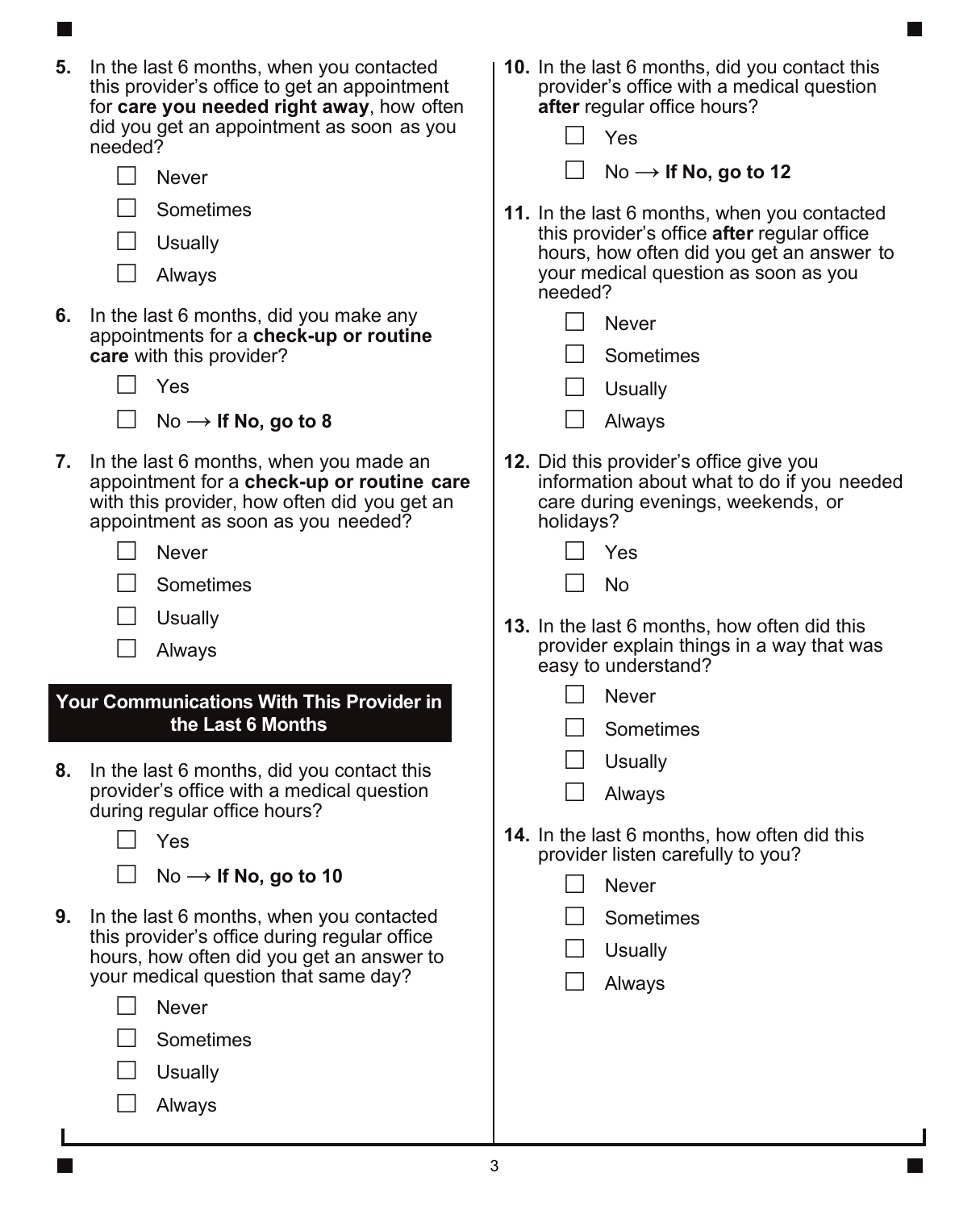| <b>15.</b> In the last 6 months, how often did this<br>provider seem to know the important<br>information about your medical history?<br><b>Never</b><br>Sometimes                               | 21. In the last 6 months, when this provider<br>ordered a blood test, x-ray, or other test for<br>you, how often did someone from this<br>provider's office follow up to give you those<br>results?<br><b>Never</b> |
|--------------------------------------------------------------------------------------------------------------------------------------------------------------------------------------------------|---------------------------------------------------------------------------------------------------------------------------------------------------------------------------------------------------------------------|
| <b>Usually</b>                                                                                                                                                                                   |                                                                                                                                                                                                                     |
|                                                                                                                                                                                                  | Sometimes                                                                                                                                                                                                           |
| Always                                                                                                                                                                                           | Usually                                                                                                                                                                                                             |
| <b>16.</b> In the last 6 months, how often did this<br>provider show respect for what you had to<br>say?                                                                                         | Always<br>22. In the last 6 months, did you take any                                                                                                                                                                |
| <b>Never</b>                                                                                                                                                                                     | prescription medicine?                                                                                                                                                                                              |
| Sometimes                                                                                                                                                                                        | Yes                                                                                                                                                                                                                 |
|                                                                                                                                                                                                  | No $\rightarrow$ If No, go to 24                                                                                                                                                                                    |
| Usually                                                                                                                                                                                          |                                                                                                                                                                                                                     |
| Always                                                                                                                                                                                           | 23. In the last 6 months, how often did you and<br>someone from this provider's office talk                                                                                                                         |
| 17. In the last 6 months, how often did this                                                                                                                                                     | about all the prescription medicines you                                                                                                                                                                            |
| provider spend enough time with you?                                                                                                                                                             | were taking?                                                                                                                                                                                                        |
| <b>Never</b>                                                                                                                                                                                     | <b>Never</b>                                                                                                                                                                                                        |
| Sometimes                                                                                                                                                                                        | Sometimes                                                                                                                                                                                                           |
| Usually                                                                                                                                                                                          | Usually                                                                                                                                                                                                             |
| Always                                                                                                                                                                                           | Always                                                                                                                                                                                                              |
| <b>18.</b> In the last 6 months, did you ask this<br>provider's office a medical question using<br>email, a patient portal, or a website?                                                        | 24. In the last 6 months, did you and this<br>provider talk about starting or stopping a<br>prescription medicine?<br>Yes                                                                                           |
| Yes                                                                                                                                                                                              |                                                                                                                                                                                                                     |
| No $\rightarrow$ If No, go to 20                                                                                                                                                                 | No $\rightarrow$ If No, go to 28                                                                                                                                                                                    |
| <b>19.</b> In the last 6 months, when you asked this<br>provider's office a question using email,<br>patient portal or website, how often were all<br>of the questions in your message answered? | 25. When you talked about starting or stopping a<br>prescription medicine, did this provider talk<br>about the reasons you might want to take a<br>medicine?                                                        |
| <b>Never</b>                                                                                                                                                                                     | Yes                                                                                                                                                                                                                 |
| Sometimes                                                                                                                                                                                        | No                                                                                                                                                                                                                  |
| Usually                                                                                                                                                                                          | 26. When you talked about starting or stopping                                                                                                                                                                      |
| Always                                                                                                                                                                                           | a prescription medicine, did this provider talk<br>about the reasons you might not want to                                                                                                                          |
| 20. In the last 6 months, did this provider order a                                                                                                                                              | take a medicine?                                                                                                                                                                                                    |
| blood test, x-ray, or other test for you?                                                                                                                                                        | Yes                                                                                                                                                                                                                 |
| Yes                                                                                                                                                                                              | No                                                                                                                                                                                                                  |
| No $\rightarrow$ If No, go to 22                                                                                                                                                                 |                                                                                                                                                                                                                     |

m.

 $\blacksquare$ 

 $\blacksquare$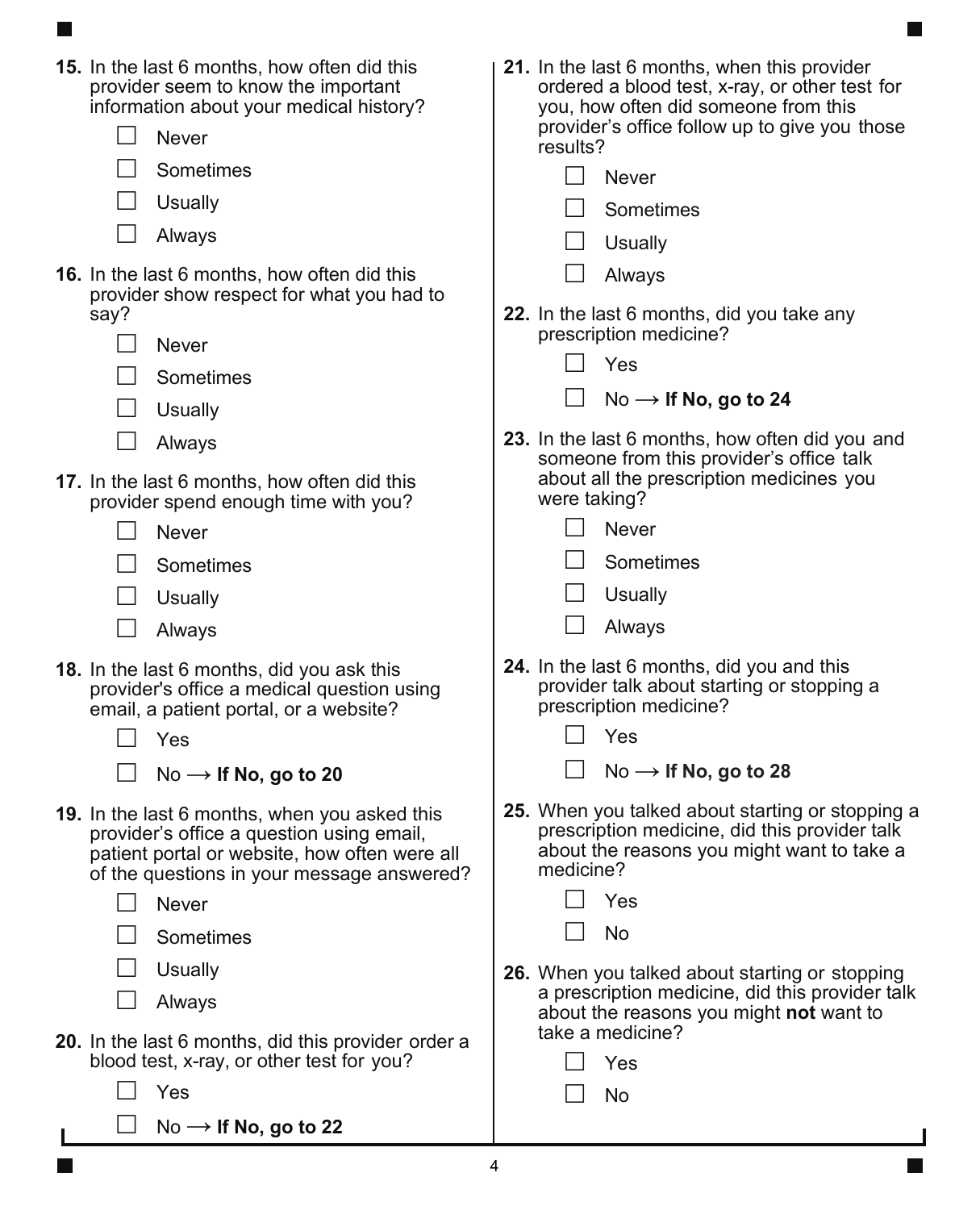**27.** When you talked about starting or stopping a prescription medicine, did this provider ask you what you thought was best for you? Yes | | No **28.** Using any number from 0 to 10, where 0 is the worst provider possible and 10 is the best provider possible, what number would you use to rate this provider?  $\Box$  0 Worst provider possible  $\Box$  1  $\Box$  2  $\Box$  3 4 5 6 7 8 9  $\Box$  10 Best provider possible **29.** Specialists are doctors like surgeons, heart doctors, allergy doctors, skin doctors, and other doctors who specialize in one area of health care. In the last 6 months, did you see a specialist for a particular health problem? Yes  $\Box$  No  $\rightarrow$  **If No, go to 33 30.** In the last 6 months, how often did the provider named in Question 2 seem informed and up-to-date about the care you got from specialists? Never Sometimes Usually Always **31.** In the last 6 months, did you need help from anyone in this provider's office to manage your care among different providers and services? l I Yes  $No \rightarrow$  **If No, go to 33 32.** In the last 6 months, did you get the help you needed from this provider's office to manage your care among different providers and services? Yes No **33.** In the last 6 months, did someone from this provider's office talk with you about specific goals for your health? Yes No **34.** In the last 6 months, did someone from this provider's office ask you if there are things that make it hard for you to take care of your health? Yes No **35.** In the last 6 months, how often were clerks and receptionists at this provider's office as helpful as you thought they should be? Never Sometimes Usually Always **Clerks and Receptionists at This Provider's Office**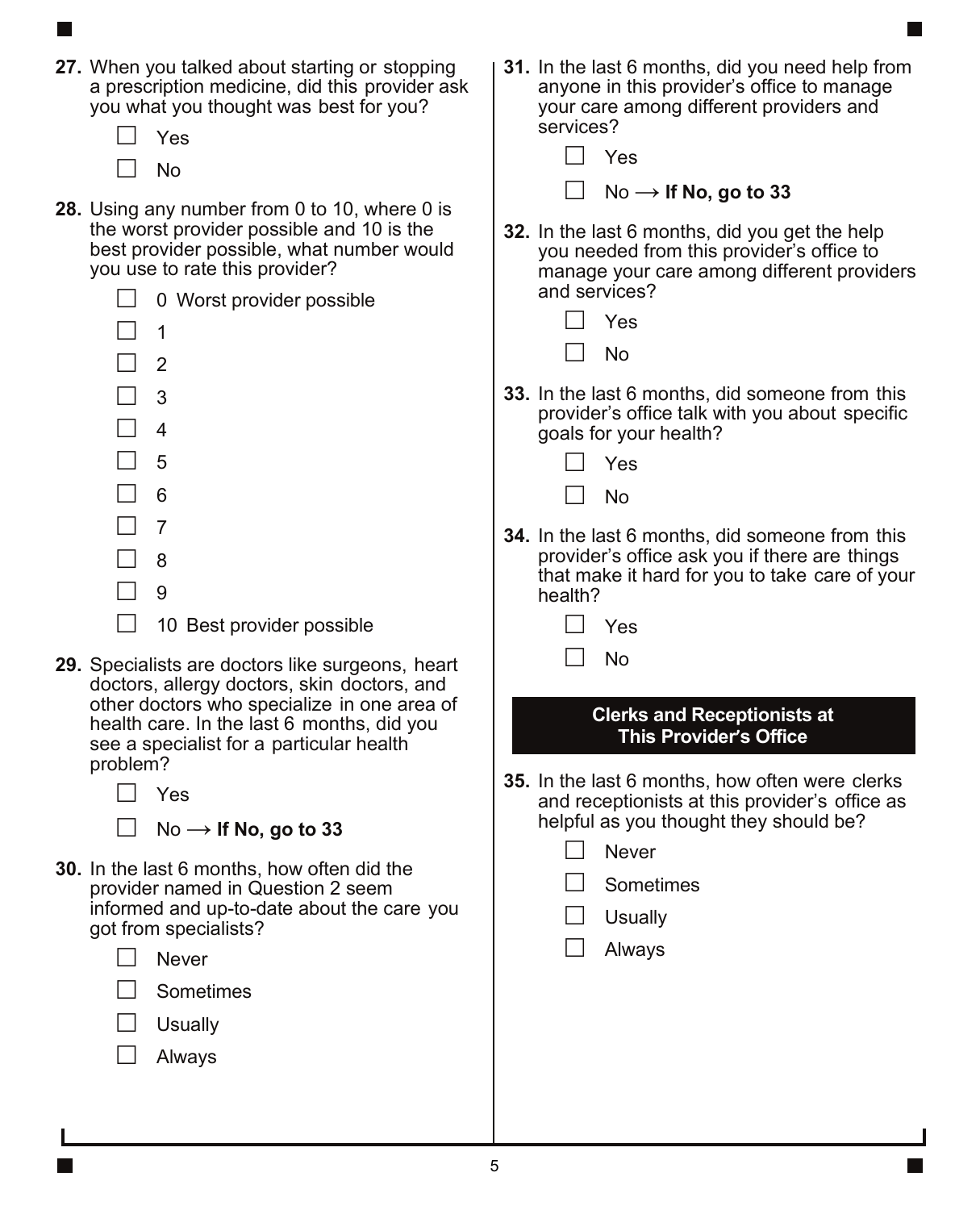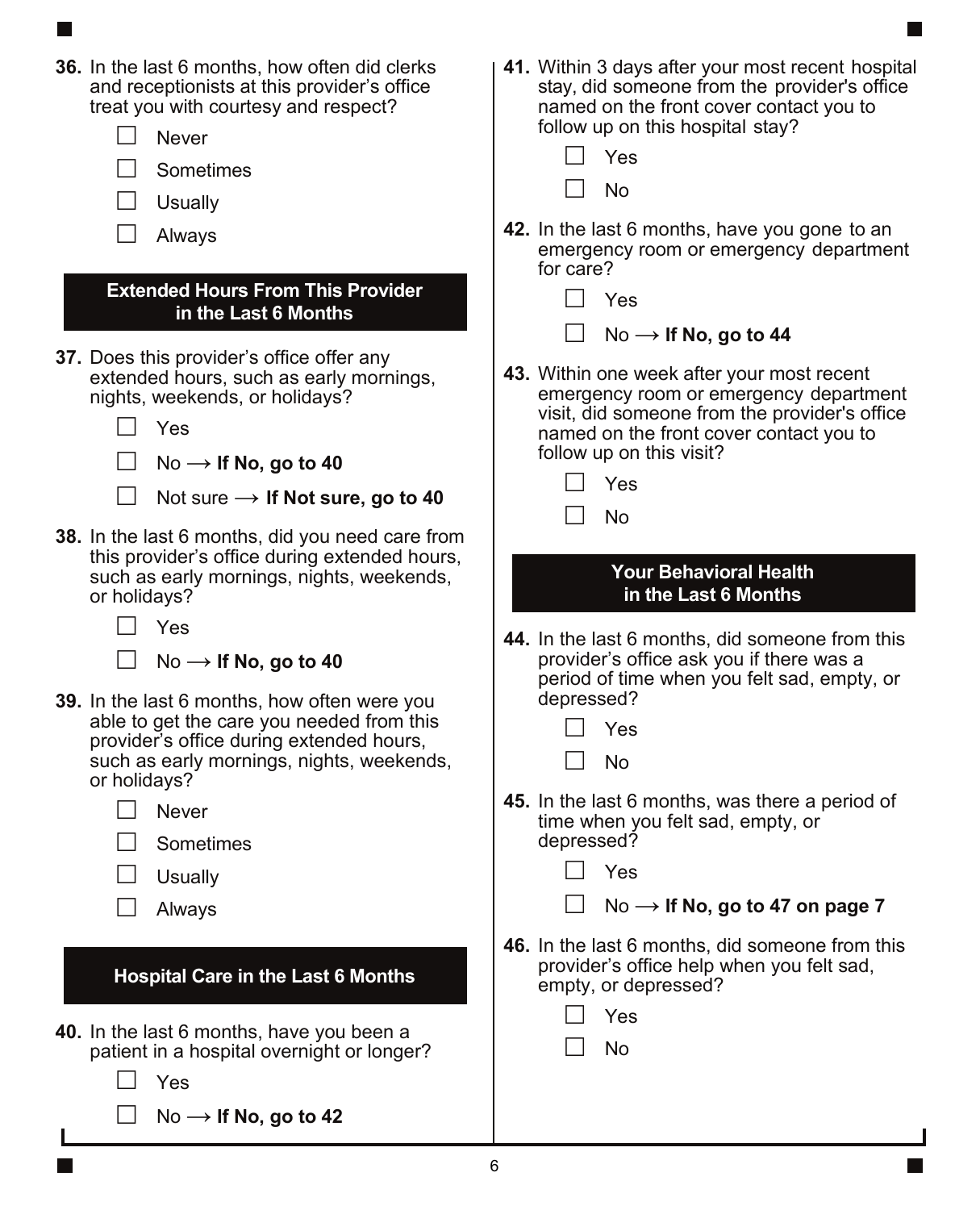**47.** In the last 6 months, did someone from this provider's office talk with you about things in your life that worry you or cause you stress? Yes l I No **48.** In the last 6 months, was there a period of time when things in your life worried you or caused you stress? Yes  $\Box$  No  $\rightarrow$  If No, go to 50 **49.** In the last 6 months, did someone from this provider's office help during a period of time when things in your life worried you or caused you stress? Yes No **50.** In the last 6 months, did someone from this provider's office ask you about alcohol use or drug use? Yes No **51.** In the last 6 months, was there a period of time when you had a problem with alcohol use or drug use? Yes  $\Box$  No  $\rightarrow$  If No, go to 53 **52.** In the last 6 months, did someone from this provider's office help with your alcohol use or drug use? Yes No **53.** In the last 6 months, did someone from this provider's office ask you about any nonmedical needs, such as food, housing, or transportation? Yes No **54.** In the last 6 months, was there a period of time when you had any nonmedical needs, such as food, housing, or transportation? Yes  $No \rightarrow$  If No, go to 56 **55.** In the last 6 months, did someone from this provider's office help you get nonmedical needs, such as food, housing, or transportation? Yes No **56.** In general, how would you rate your overall health? Excellent Very good Good Fair Poor **57.** In general, how would you rate your overall **mental or emotional** health?  $\Box$  Excellent Very good Good Fair Poor **About You**